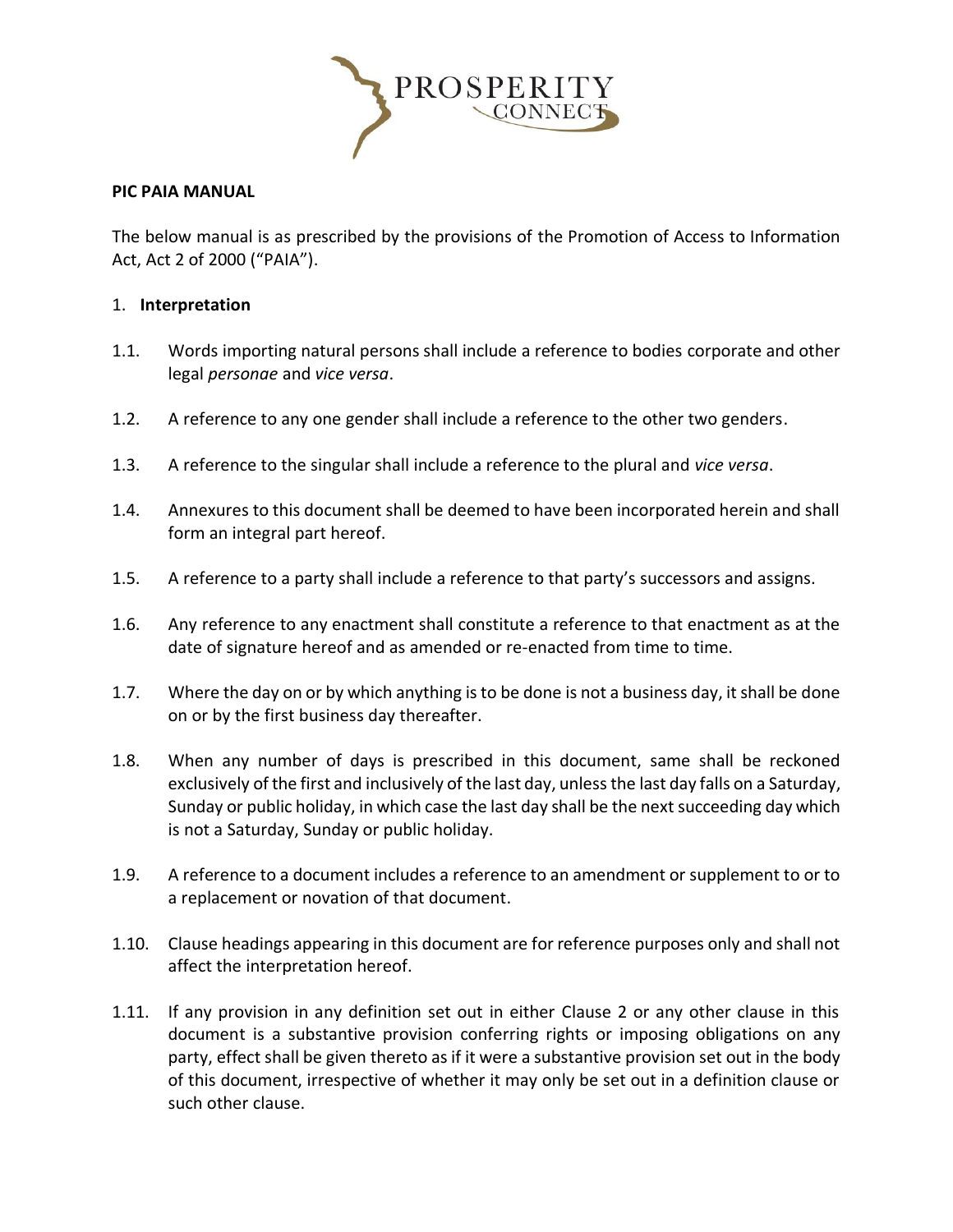

1.12. Where figures are referred to in numerals and words, if there is any conflict between the two, the words shall prevail.

## 2. **DEFINITIONS**

- 2.1. **"The Act"** Shall mean the Promotion of Access to Information Act, Act 2 of 2000, as amended from time to time including the regulations promulgated in terms of the Act.
- 2.2. **"The company"** Shall mean Prosperity Group, and all its subsidiary and/or affiliate companies, a company duly registered and incorporated in accordance with the relevant statutes of the RSA with its principal place of business situated at 4th Floor, Meersig Building Nr 1, Constantia Boulevard, Constantia Kloof, Roodepoort, Johannesburg 1709.
- 2.3. **"This document"** Shall mean this document together with all of its annexures, as amended from time to time.
- 2.4. **"The Information Officer"** Shall mean the person duly authorised by the head of the company and appointed by the company to facilitate or assist the head of the company with any request in terms of the provisions of the Act.
- 2.5. **"RSA"** Shall mean the Republic of South Africa.

### 3. **RECITAL**

To facilitate the requests for access to records of the company as provided for in the Act.

### 4. **DETAILS OF THE INFORMATION OFFICER**

Information Officer:

Mr. Shaun Hide.

The Contact details of the Information Officer:

Physical address:

4th Floor, Meersig Building Nr 1, Constantia Boulevard, Constantia Kloof, Roodepoort, Johannesburg 1709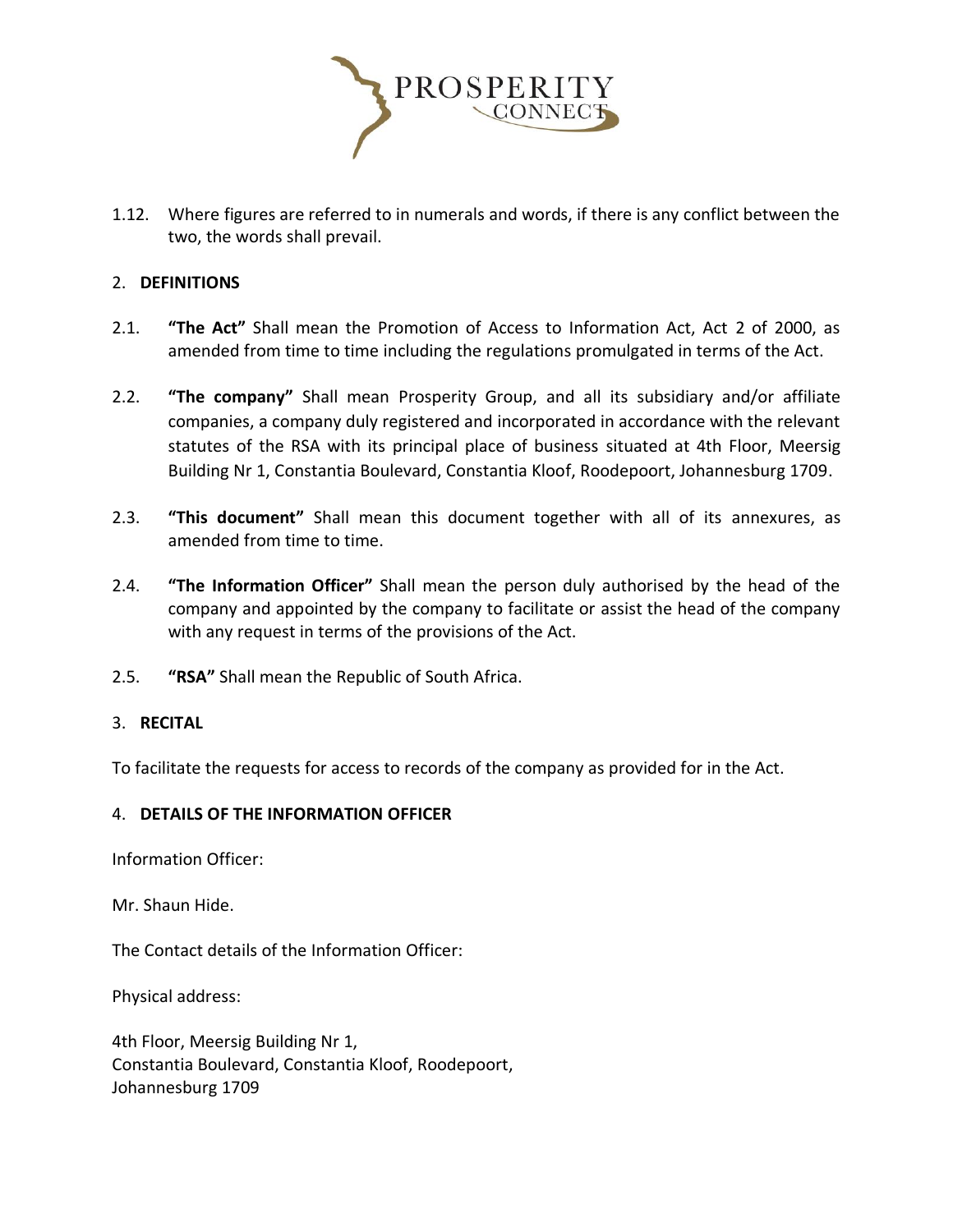

Telephone number and Email:

Telephone: +27 10 001 5107

Email Address: shaun.hide@hitasp.com

## 5. **CONTACT DETAILS OF THE HEAD OF THE COMPANY AND**

The Head of the Company:

Mrs Rika van der Post.

The contact details of the head of the Company:

Telephone number: +27 10 001 5107

Email address: rika.vdpost@HITASP.com

### 6. **HUMAN RIGHTS COMMISSION GUIDE**

- 6.1. The Human Rights Commission ("HRC") has compiled a guide, as contemplated in section 10 of the Act, containing information to assist any person who wishes to exercise any right as contemplated in the Act.
- 6.2. This guide is available from the SAHRC at:
	- Address: Private Bag X2700, Houghton 2041; Braampark Forum 3, 33 Hoofd Street, Braamfontein; the website at www.sahrc.org.za; e-mail to info@sahrc.org.za; telephone number (011) 877 3600; or telefax number (011) 403 0625.

## 7. **RECORDS THAT ARE AUTOMATICALLY AVAILABLE TO EITHER EMPLOYEES ONLY OR THE GENERAL PUBLIC AND EMPLOYEES**

7.1. The following records are automatically available to all employees and need not be requested in accordance with the procedure outlined in paragraph 11: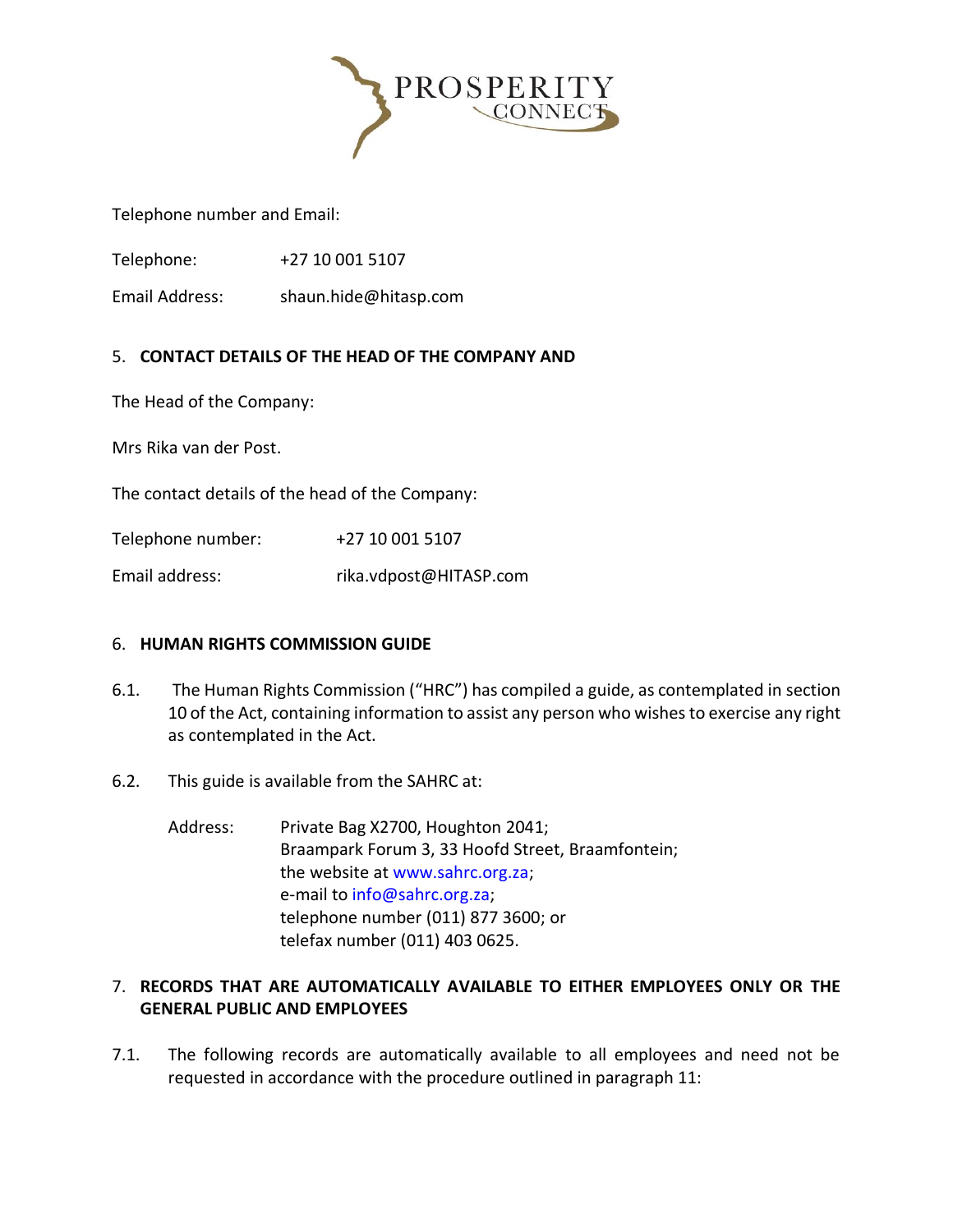

- 7.1.1. personnel records are available to the employee to which the particular personnel file relates;
- 7.1.2. records of disciplinary hearings and related matters are available to the employee concerned;
- 7.1.3. the company's policies and procedures manual;
- 7.1.4. the company's document format manual.
- 7.1.5. the following records are automatically available to the general public and all employees and need not be requested in accordance with the procedure outlined in paragraph 11:
- 7.1.5.1. the company's employment equity plan;
- 7.1.5.2. the company's skills development plan.
- 7.1.6. The cost to access, reproduce, search for and/or prepare any of the abovementioned records, unless otherwise agreed, is:
- 7.1.6.1. The applicable fees referred to above are: (VAT inclusive)

All requested data will be stored on a memory stick for which a fee of R90.00 will be charged.

# 8. **RECORDS HELD BY THE COMPANY IN TERMS OF OTHER LEGISLATION AS CONTEMPLATED IN SECTION 51(1)(d) OF THE ACT**

The following records are not automatically available without a request in terms of the Act:

- 8.1. all statutory returns:
- 8.1.1. value-added tax (VAT);
- 8.1.2. workmen's compensation;
- 8.1.3. unemployment insurance fund (UIF);
- 8.1.4. regional service levies (RSC);
- 8.1.5. skills development levies.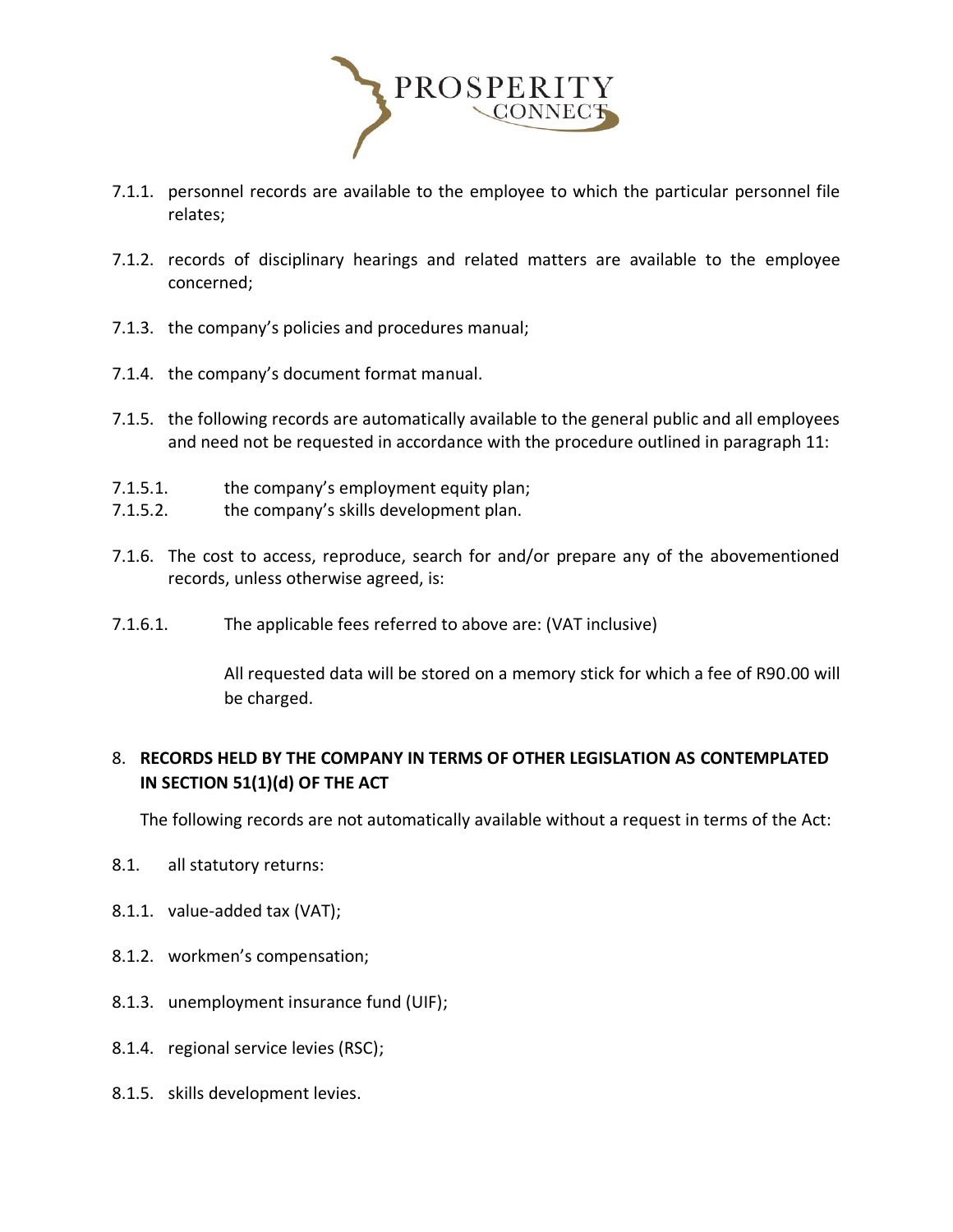

# 9. **OTHER TYPES OF RECORDS HELD BY THE COMPANY AS CONTEMPLATED IN SECTION 51(1)(c)**

- 9.1. These records are not automatically available without a request in terms of the Act.
- 9.2. A request in terms of this section is subject to section 63(1) of the Act which provides that the head of a private body may refuse a request for access to a record of the company if the disclosure of the record would involve the unreasonable disclosure of personal information about a third party including a deceased individual.

#### 10. **PROCEDURE FOR REQUESTING INFORMATION NOT AUTOMATICALLY AVAILABLE**

- 10.1. A request must be made on the prescribed form. A copy of the form is attached marked Annexure B. The form is also available from the website of the HRC or the website of the Department of Justice and Constitutional Development at [www.doj.gov.za](http://www.doj.gov.za/).
- 10.2. The prescribed form should be submitted to the information officer at his/her address, telefax number or email address, who will hand it to the head of the company or who will deal with the request himself.
- 10.3. The same procedure as set out in clause 10.1 and 10.2 applies if the requester is requesting information on behalf of another person or on behalf of a permanent employee of the company.
- 10.4. The following fees should accompany the prescribed form:
- 10.4.1. R90.00;
- 10.4.2. if the head of the company or the information officer is of the opinion that six (6) hours will be exceeded to search, reproduce and/or prepare the information requested, a deposit is payable to one-third at an amount of R30.00 (thirty rand) per hour or part thereof exceeding the six (6) hours.
- 10.5. The head of the company, as soon as reasonably possible and within thirty (30) days after the request has been received, shall decide whether or not to grant the request.
- 10.6. The requester will be notified of the decision of the head of the company or the information officer in the manner indicated by the requester.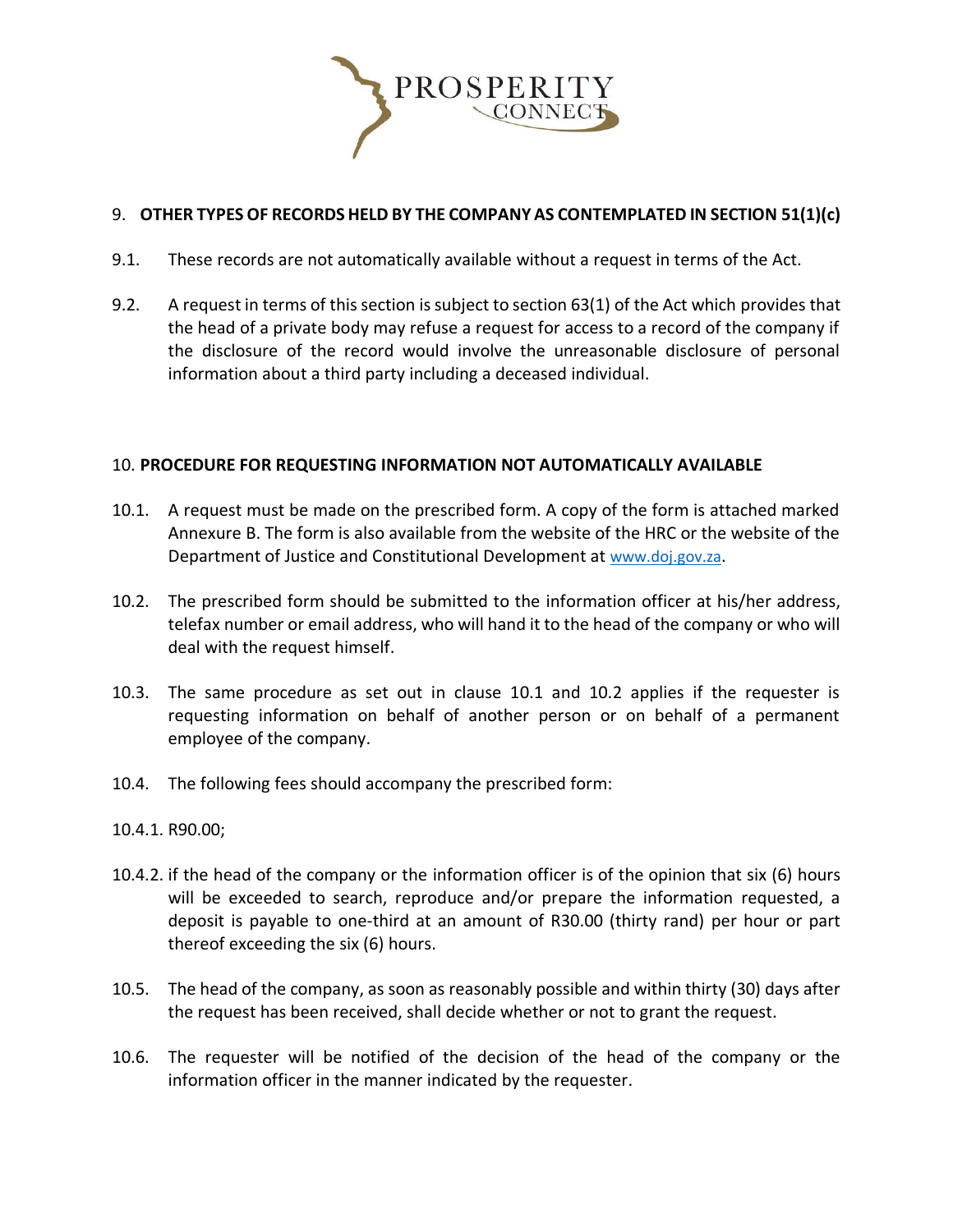

- 10.7. If the request is granted, the requester shall be informed by the head of the company or the information officer in the manner indicated by the requester in the prescribed form.
- 10.8. Notwithstanding the aforegoing, the company will advise the requester in the manner stipulated by the requester in the prescribed form of:
- 10.8.1. The access fee to be paid for the information
- 10.8.2. the format in which access will be given;
- 10.8.3. the fact that the requester may lodge an appeal with a court of competent jurisdiction against the access fee charged or the format in which access is to be granted.
- 10.8.4. After access is granted, actual access to the record requested will be given as soon as reasonably possible.
- 10.8.5. If the request for access is denied, the head of the company or the information officer shall advise the requester in writing in a notice of refusal. The notice of refusal shall state:
- 10.8.5.1. Adequate reasons for the refusal;
- 10.8.5.2. that the requester may lodge an appeal with a court of competent jurisdiction against the refusal of the request (including the period) for lodging such appeal.
- 10.9. Upon the refusal by the head of the company or the information officer, the deposit paid by the requester will be refunded.
- 10.10. If the head of the company or the information officer fails to respond within thirty (30) days after a request has been received, it is deemed, in terms of Section 58 read together with Section 56(1) of the Act, that the head of the company or the information officer has refused the request.
- 10.11. The head of the company may decide to extend the period of thirty (30) days ("original period") for another period of not more than thirty (30) days if:
- 10.11.1. The request is for a large number of records; or
- 10.11.2. the search for the records is to be conducted at premises not situated in the same town or city as the head office of the company; or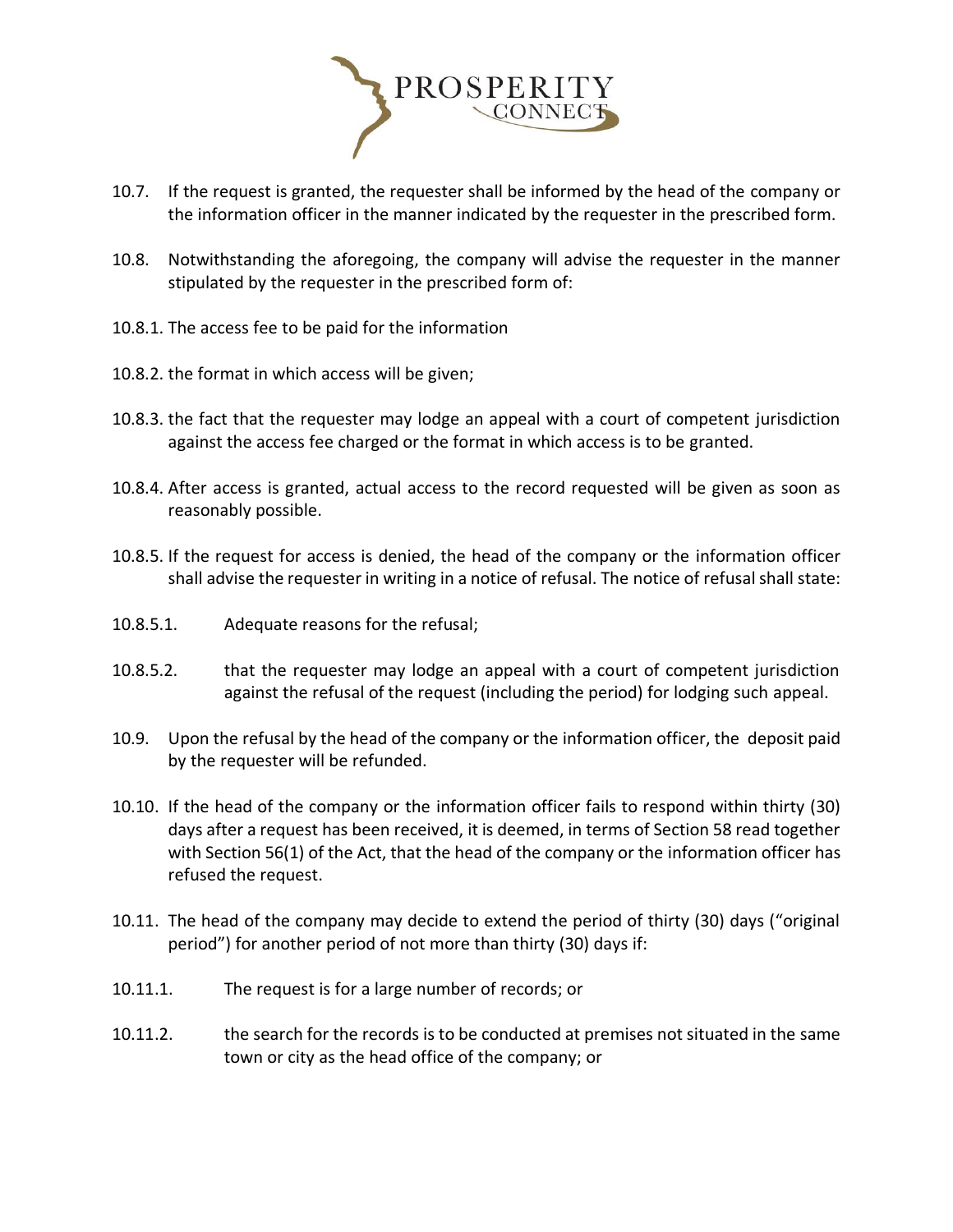

- 10.11.3. consultation among divisions or departments, as the case may be, of the company is required; or
- 10.11.4. the requester consents to such an extension in writing; or
- 10.11.5. the parties agree in any other manner to such an extension.
- 10.12. Should the company require an extension of time, the requester shall be informed in the manner stipulated in the prescribed form of the reasons for the extension.
- 10.13. The requester may lodge an appeal with a court of competent jurisdiction against any extension or against any procedure set out in this section.

### 11. **INFORMATION OR RECORDS NOT FOUND**

- 11.1. If a requested record cannot be found or if the records do not exist, the head of the company or the information officer must, by way of an affidavit or an affirmation, notify the requester that it is not possible to give access to the requested record.
- 11.2. The affidavit or affirmation must provide a full account of all the steps taken to find the record or to determine the existence thereof, including details of all communications by the head of the company or the information officer with every person who conducted the search.
- 11.3. This notice will be regarded as a decision to refuse a request for access to the record concerned for the purposes of the Act.
- 11.4. If the record should later be found, the requester must be given access to the record in the manner stipulated by the requester in the prescribed form unless access is refused by the head of the company or the information officer.
- 11.5. The attention of the requester is drawn to the provisions of Chapter 4 of the Act in terms of which the company may refuse, on certain specified grounds, to provide information to a requester.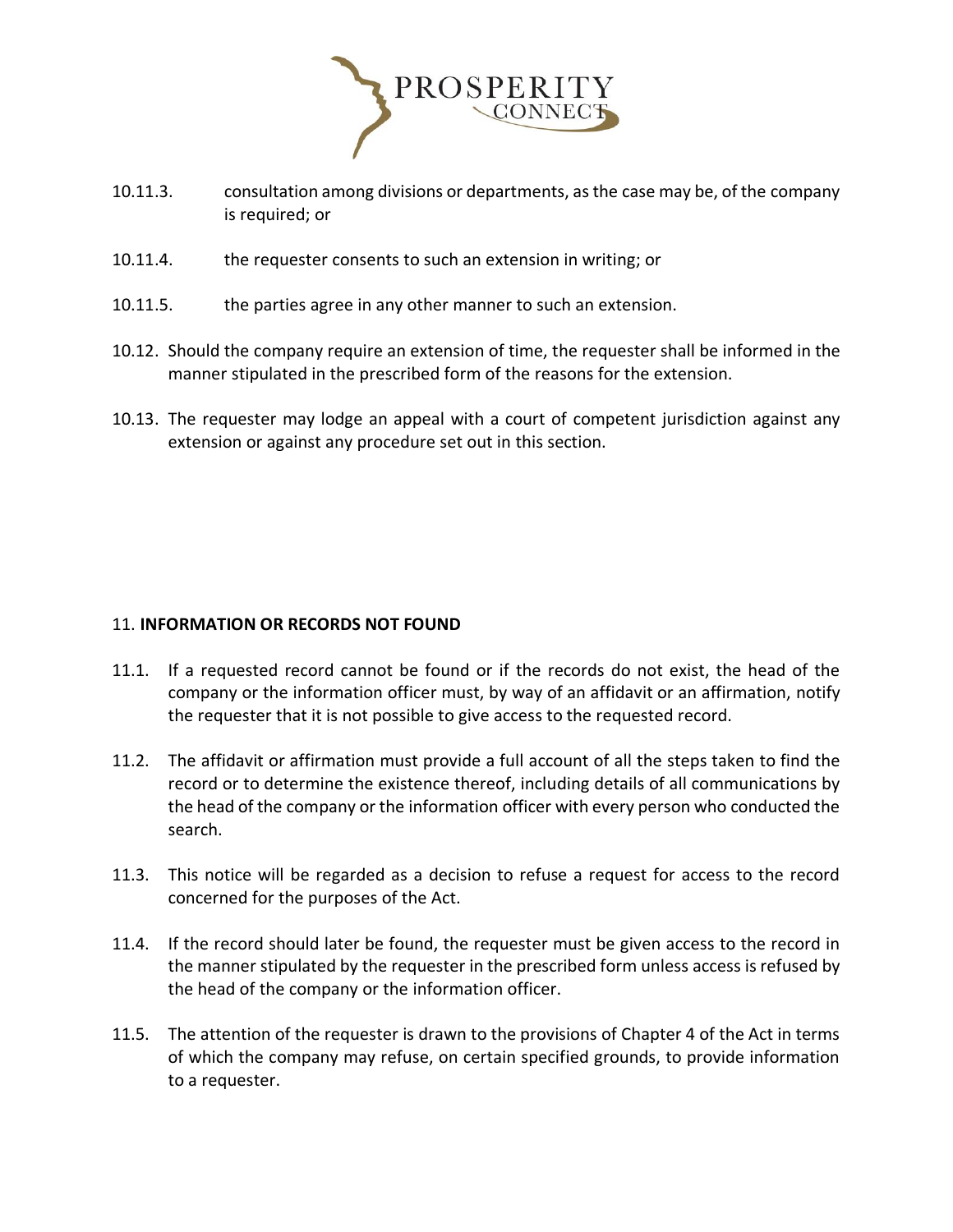

### 12. **INFORMATION REQUESTED ABOUT A THIRD PARTY**

- 12.1. Section 71 of the Act makes provision for a request for information or records about a third party.
- 12.2. In considering such a request, the company will adhere to the provisions of Section 71 to 74 of the Act.
- 12.3. The attention of the requester is drawn to the provisions of Chapter 5 of Part 3 of the Act in terms of which the company is obliged, in certain circumstances, to advise third parties of requests lodged in respect of information applicable to or concerning such third parties.
- 12.4. In addition, the provisions of Chapter 2 of Part 4 of the Act entitle third parties to dispute the decisions of the head of the company or the information officer by referring matters to any court of competent jurisdiction.

## 13. **ACCESS TO HEALTH OR OTHER RECORDS**

- 13.1. If the information officer or a deputy information officer who grants a request for access to a record provided by a health practitioner in his or her capacity as such about the physical or mental health, or well-being:
- 13.1.1. of the requester; or
- 13.1.2. if the request has been made on behalf of the person to whom the record relates, of that person is of the opinion that the disclosure of the record to the requester might cause serious harm to such person's physical or mental health or well-being, the information officer may, before granting access, consult with a health practitioner who has been nominated by the requester.
- 13.2. If such health practitioner is of the opinion that the disclosure of the record to the requester would be likely to cause serious harm to such person's physical or mental health or well-being, the information officer may only give access to the record if the requester provides that adequate provision has been made for such counselling as may be necessary in the circumstances.
- 13.3. Before access to the record is so given to the requester, the person responsible for such counselling must be given access to the record.

### 14. **UPDATING OF MANUAL**